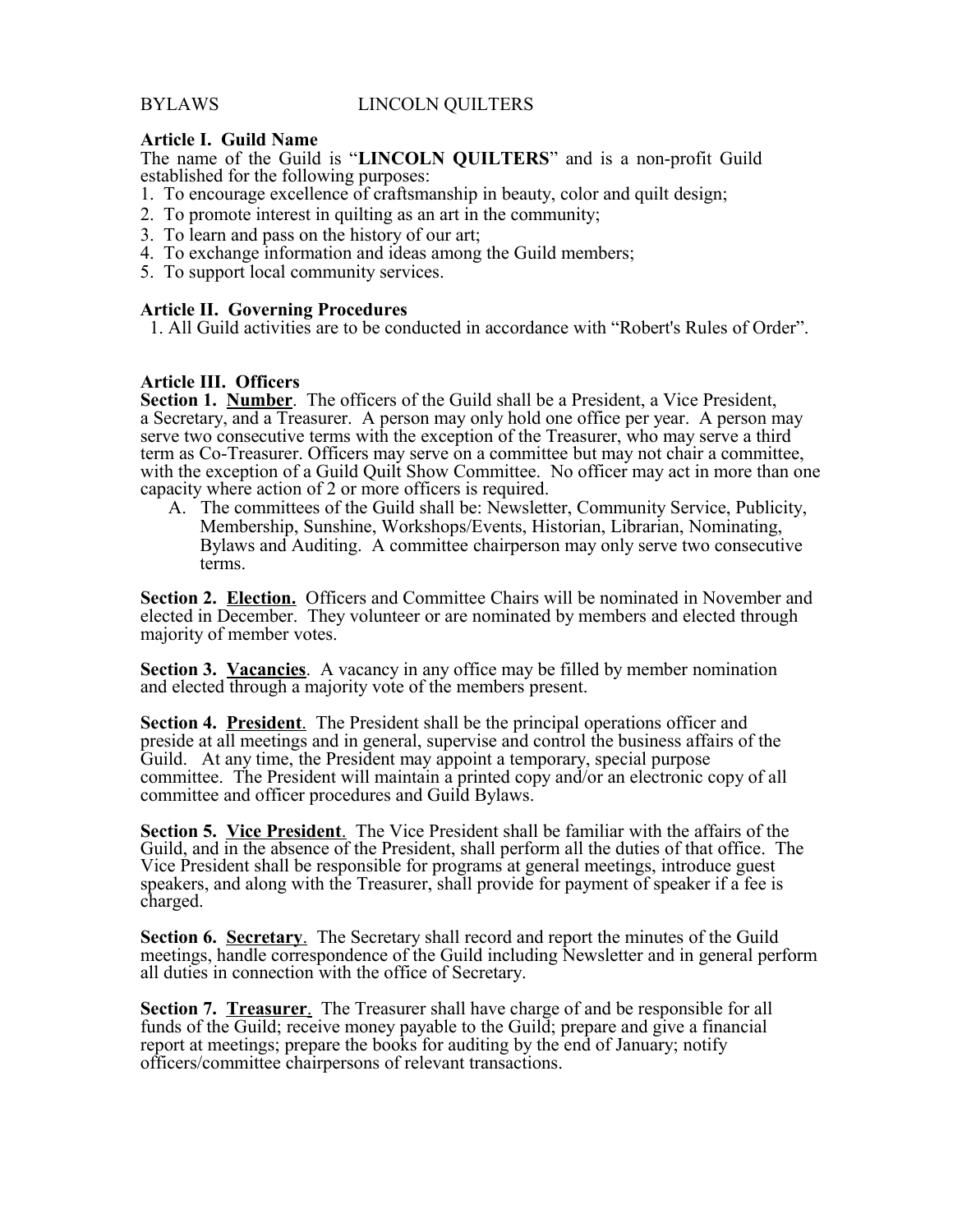**Section 8. Committees and Chairpersons**. All committee chairs report directly to President. Chairpersons will be expected to give status of their committees at each meeting. If they are to be absent, the chairperson must communicate to the President. Each chair should maintain accurate records of committee work and expenditures. Records are to be passed down to future officers/committee persons.

In event of resignation, the chairperson must submit in writing a letter of resignation to President for presentation to the Guild. If an officer or committee chairperson is unable to fulfill their duties, such as absence of 3 consecutive meetings or over 25% of monthly meetings, the Executive Board (President, Vice-President, Immediate Past President, Secretary and Treasurer) may give the person and the general membership written notice of the assumed resignation.

- A. Newsletter. The Newsletter Chairperson or Secretary shall be in charge of newsletter publishing and distribution. The newsletter shall be distributed no later than one week prior to regular meeting of the Guild and set a deadline for receiving information.
- B. Publicity. The committee will be responsible for publicizing regular meetings of the Guild and any special events held by the Guild, in newspapers and other media outlets.
- C. Membership. Responsible for publishing a membership directory on an annual basis and submit names and addresses of new members to the Secretary/editor of the newsletter and the Treasurer on a monthly basis. Duties to include taking the roll, signing up new members and guests at the regular meetings.
- D. Workshops/Events. This committee shall be responsible for providing new and interesting workshops and trips for the Guild. They will inform the members of special events that may arise during the year that will help educate and inspire the Guild regarding quilting.
- E. Historian. Duties to include being responsible for maintaining copies of monthly newsletters in scrapbook on a current basis.
- F. Librarian. The duties are maintaining accurate records of the library contents. The Librarian will maintain a printed and electronic copy of the procedures and Bylaws for the Guild.
- G. Community Service. Chairperson shall coordinate ongoing community services.
- H. Sunshine Chairperson is responsible for sending cards to members who are in need.
- I. Nominating Committee. This committee shall consist of at least 3 members whose duties are to nominate a slate of officers and committee chairpersons.
- J. Auditing. Member with bookkeeping knowledge will audit the financial books annually and prepare a written report accessible to the membership.
- K. Bylaws. This committee shall consist of at least 3 members who will volunteer to convene on an as needed basis at the discretion of the general membership. They will review the current Bylaws for possible revisions or corrections. They will submit a copy of the revised Bylaws for review and publication to the members. The members will vote on all Bylaws revisions.

# **Article IV. Membership**.

Section 1. Requirement. The Guild shall require each member to pay dues of \$20. Annual dues are payable at the January meeting. Dues are prorated after September to \$10.

Section 2. Meetings. Unless otherwise notified, members will meet at 6:30 p.m. on the third Thursday of each month at the Lincoln Cultural Center, 403 E Main St., Lincolnton, NC. Notice of special meetings shall be given at least one week prior to meeting date.

### **Article V. Fiscal Year**

The fiscal year of Lincoln Quilters shall be from the first of January to the thirty-first of December unless otherwise determined by the Guild.

### **Article VI. Dissolution**

In the event of dissolution of the Guild, after all liabilities and obligations have been discharged, all remaining assets shall be distributed to Charities approved by Guild membership.